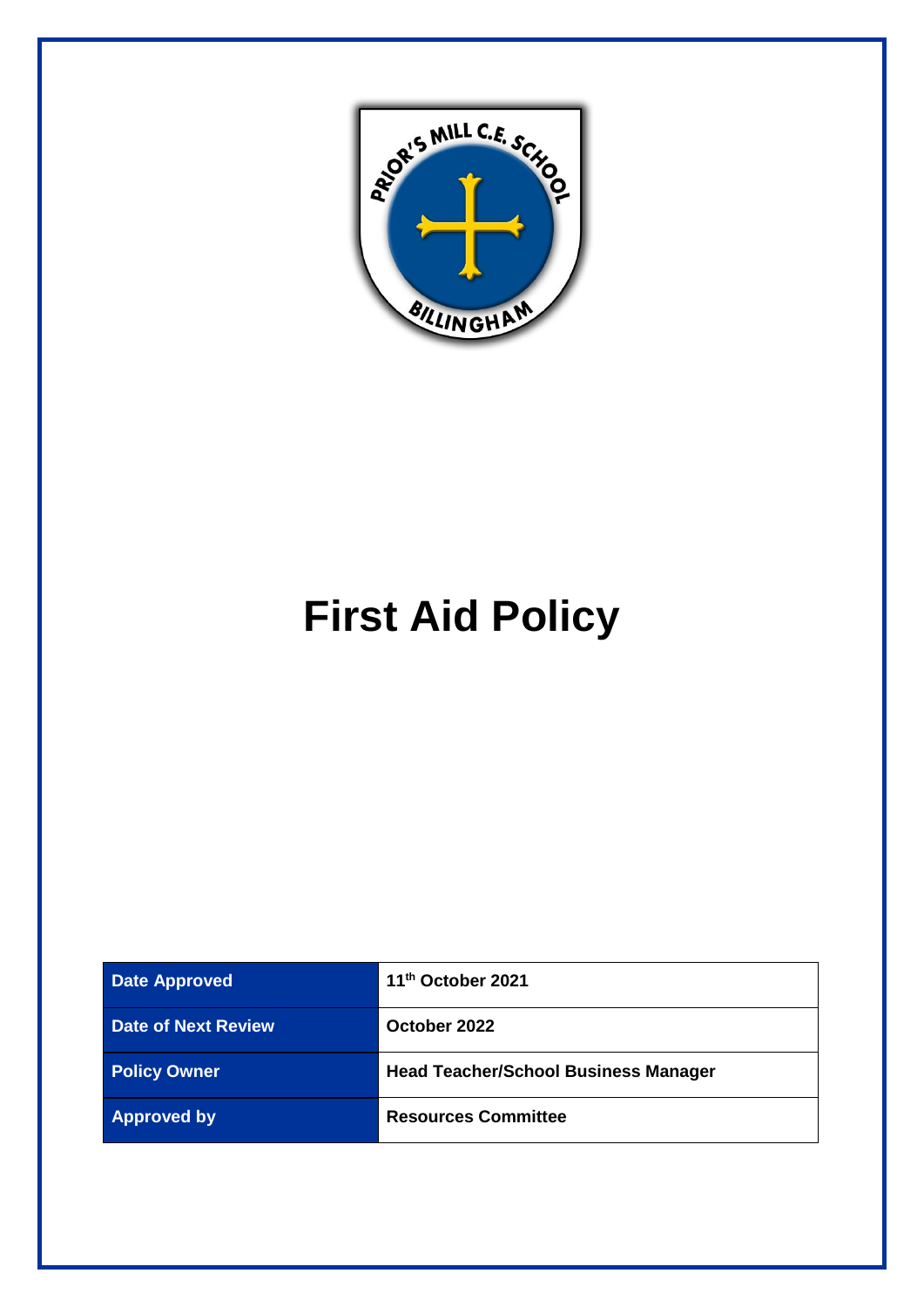# **Contents**

# **Statement of Intent**

- 1. Legal Framework
- 2. Roles and Responsibilities
- 3. First Aid Provision
- 4. First Aiders
- 5. Automated External Defibrillators (AEDs)
- 6. Emergency Procedures
- 7. Reporting Accidents and Record Keeping
- 8. Offsite Visits and Events
- 9. Storage of Medication
- 10. Consent
- 11. Monitoring and Review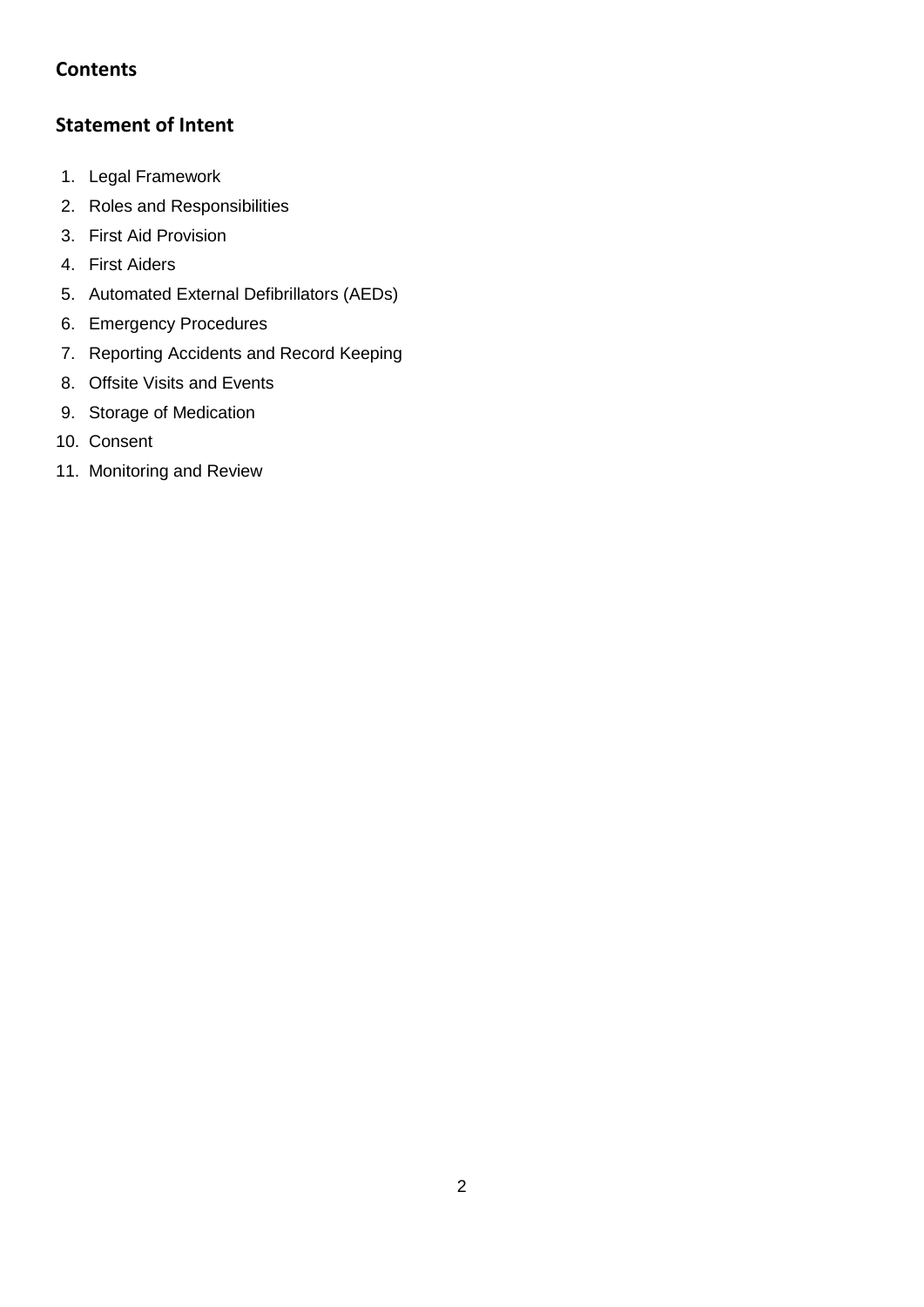# **Statement of Intent**

Prior's Mill CE School is committed to providing emergency first aid provision in order to deal with accidents and incidents affecting staff, pupils and visitors. The arrangements within this policy are based on the results of a suitable and sufficient risk assessment carried out by the school in regard to all staff, pupils and visitors.

The school will take every reasonable precaution to ensure the safety and wellbeing of all staff, pupils and visitors.

This policy aims to:

- Ensure that the school has adequate, safe and effective first aid provision for every pupil, member of staff and visitor to be well looked after in the event of any illness, accident or injury, no matter how major or minor.
- Ensure that staff and pupils are aware of the procedures in the event of any illness, accident or injury.
- Ensure that medicines are only administered at the school when express permission has been granted for this.
- Ensure that all medicines are appropriately stored.
- Promote effective infection control.

Nothing in this policy will affect the ability of any person to contact the emergency services in the event of a medical emergency. For the avoidance of doubt, staff should dial 999 in the event of a medical emergency before implementing the terms of this policy and make clear arrangements for liaison with ambulance services on the school site.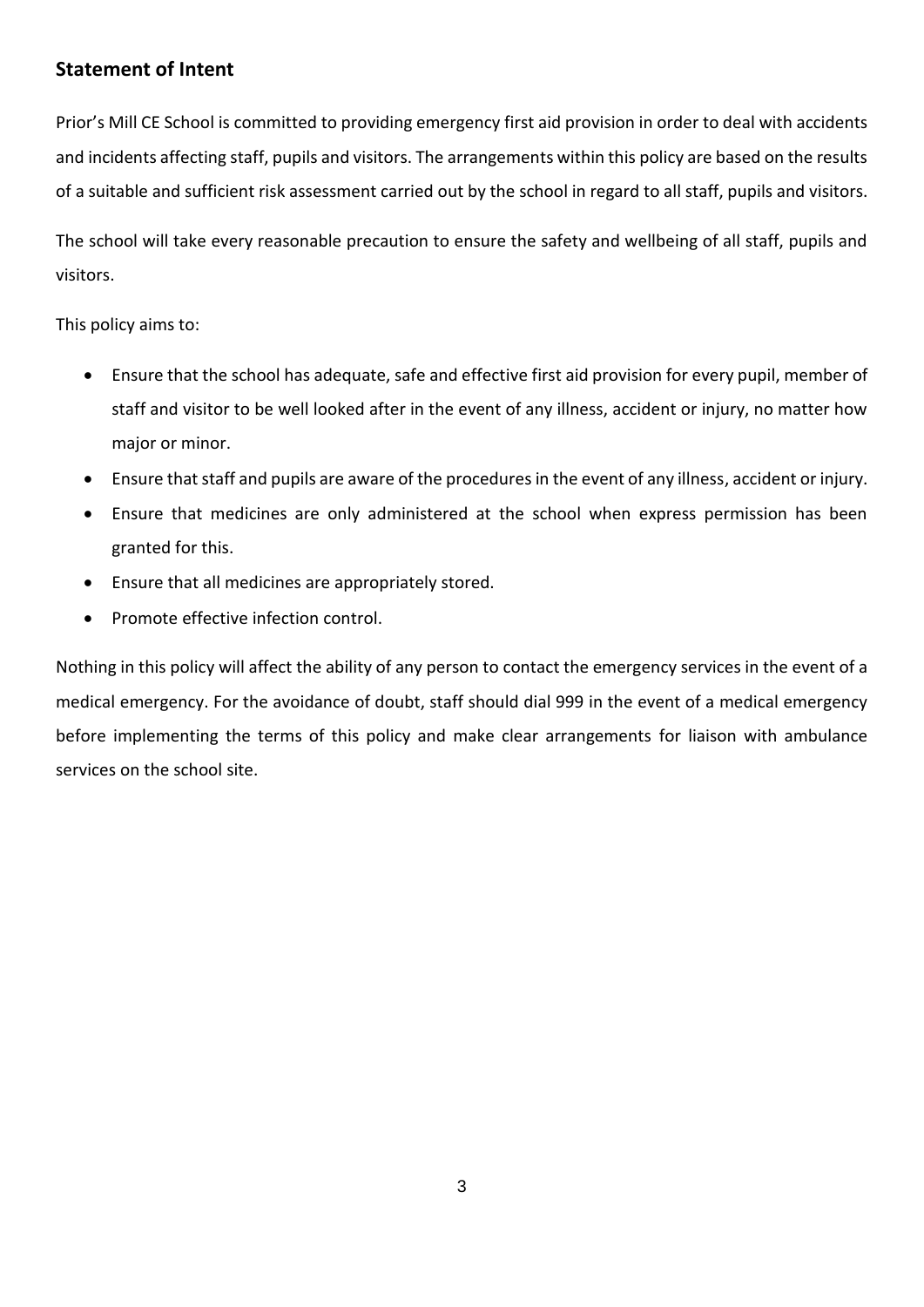### **1. Legal Framework**

This policy has due regard to legislation and statutory guidance, including, but not limited to, the following:

- Health and Safety at Work etc. Act 1974
- The Health and Safety (First Aid) Regulations 1981
- The Management of Health and Safety at Work Regulations 1999
- The Reporting of Injuries, Diseases and Dangerous Occurrences Regulations (RIDDOR) 1995
- DfE (2015) 'Supporting pupils at school with medical conditions'
- DfE (2000) 'Guidance on first aid for schools'
- DfE (2019) 'Automated external defibrillators (AEDs)'
- DfE (2017) 'Statutory framework for the early years foundation stage'

The policy is implemented in conjunction with the following school policies:

- Health and Safety Policy
- Administering Medication Policy
- Supporting Pupils with Medical Conditions Policy
- Behaviour Policy
- Child Protection and Safeguarding Policy

## **2. Roles and Responsibilities**

The governing body is responsible for:

- The overarching development and implementation of this policy and all corresponding procedures.
- Ensuring that the relevant risk assessments, and assessments of the first aid needs of the school specifically, have been conducted.
- Ensuring that there is a sufficient number of appointed first aiders within the school based upon these assessments.
- Ensuring that there are procedures and arrangements in place for first aid during off-site or out-ofhours activities, e.g. educational visits or parents' evenings.
- Ensuring that insurance arrangements provide full cover for any potential claims arising from actions of staff acting within the scope of their employment.
- Ensuring that appropriate and sufficient first aid training is provided for staff, and ensuring that processes are in place to validate that staff who have undertaken training have sufficient understanding, confidence and expertise in carrying out first aid duties.
- Ensuring that adequate equipment and facilities are provided for the school site.
- Ensuring that first aid provision for staff does not fall below the required standard and that provision for pupils and others complies with the relevant legislation and guidance.
- Ensuring that an 'appointed person' is selected from amongst staff to take the lead in first aid arrangements and procedures for the school.

The headteacher is responsible for:

- The development and implementation of this policy and its related procedures.
- Ensuring that all staff and parents are made aware of the school's policy and arrangements regarding first aid.
- Ensuring that all staff are aware of the locations of first aid equipment and how it can be accessed, particularly in the case of an emergency.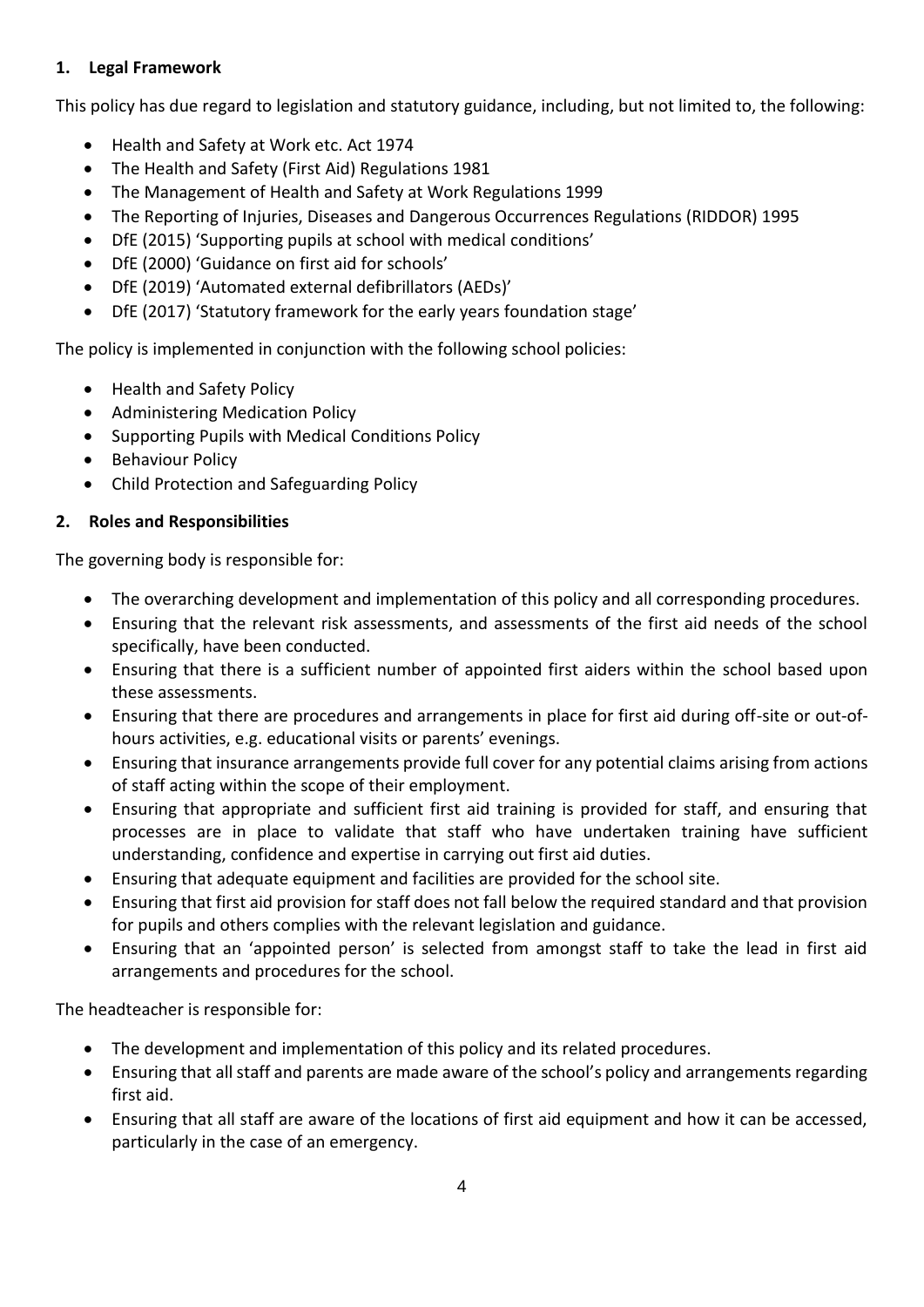• Ensuring that all pupils and staff are aware of the identities of the school first aiders and how to contact them if necessary.

Staff are responsible for:

- Ensuring that they have sufficient awareness of this policy and the outlined procedures, including making sure that they know who to contact in the event of any illness, accident or injury.
- Endeavouring at all times to secure the welfare of the pupils at school.
- Making pupils aware of the procedures to follow in the event of illness, accident or injury.

First aid staff are responsible for:

- Completing and renewing training as dictated by the governing body.
- Ensuring that they are comfortable and confident in administering first aid.
- Ensuring that they are fully aware of the content of this policy and any procedures for administering first aid, including emergency procedures.

The School's appointed person to oversee first aid provision is the School Business Manager (SBM). The SBM is not a first aider, however is trained in Emergency/Paediatric First Aid. Support is provided by the school's Admin Assistant. The SBM is responsible for:

- Overseeing the school's first-aid arrangements.
- Taking charge when someone is injured or becomes ill.
- Looking after the first-aid equipment, e.g. ensuring the first aid container is restocked.
- Ensuring that an ambulance or other professional medical help is summoned when appropriate.
- Partaking in emergency first aid training, and refresher training where appropriate, to ensure they have knowledge of:
	- What to do in an emergency.
	- Cardiopulmonary resuscitation.
	- First aid for the unconscious casualty.
	- First aid for the wounded or bleeding.
	- Maintaining injury and illness records as required.

## **3. First Aid Provision**

The school will routinely re-evaluate its first aid arrangements, at least annually, to ensure that these arrangements continue to be appropriate for hazards and risks on the school premises, the size of the school, the needs of any vulnerable individuals onsite, and the nature and distribution of pupils and staff throughout the school.

The school will have suitably stocked first aid boxes in line with the assessment of needs. Where there is no special risk identified, a minimum provision of first aid items will be as follows:

- A leaflet giving general advice on first aid
- 20 individually wrapped sterile adhesive dressings, of assorted sizes
- 2 sterile eye pads
- 4 individually wrapped triangular bandages, preferably sterile
- 6 safety pins
- 6 medium-sized (approximately 12cm x 12cm) individually wrapped sterile unmedicated wound dressings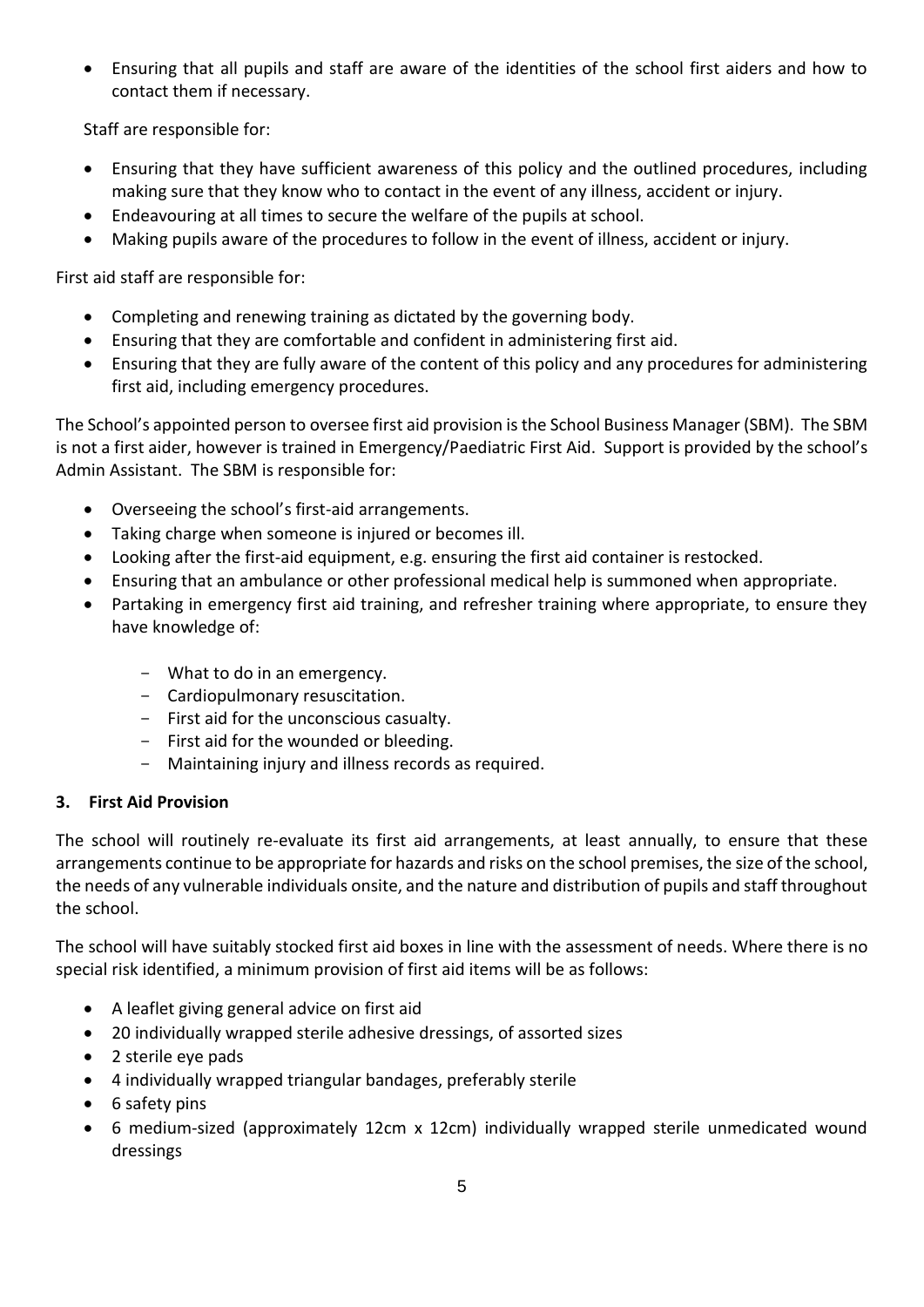- 2 large-sized (approximately 18cm x 18cm) individually wrapped sterile unmedicated wound dressings
- 1 pair of disposable gloves

All first aid containers will be identified by a white cross on a green background.

The appointed person will routinely examine the contents of first aid boxes, including any mobile first aid boxes for offsite use – these will be frequently checked and restocked as soon as possible after use. Items will be safely discarded after the expiry date has passed.

First aid boxes are in the following areas:

- the school office
- in every year group
- reception classes
- nursery
- pre-school
- Educational Visit Bags x 4 KS2 Office resource cupboard
- Sports Bags x 2 KS2 Office resource cupboard

#### **4. First Aiders**

The main duties of first aiders will be to administer immediate first aid to pupils, staff or visitors, and to ensure that an ambulance or other professional medical help is called when necessary.

The school will ensure that all first aiders hold a valid certificate of competence, issued by a HSE-approved organisation, and that refresher training and retesting of competence is arranged for first aiders within the school before certificates expire.

The school will be mindful that many standard first aid at work training courses do not include resuscitation procedures for children, and will consequently ensure that appropriate training is secured for first-aid personnel where this has not already been obtained.

First aiders will ensure that their first aid certificates are kept up-to-date through liaison with the SBM.

Each classroom's first aiders will be responsible for ensuring all first aid kits are properly stocked and maintained by advising the appointed person that kits need to be replenished.

First aid notices will be clearly displayed throughout the school with information on the names and locations of first aiders to ensure that pupils and staff know who they must contact in the event of illness or injury.

The school will ensure that there is always a sufficient number of first-aid personnel available on site at all times to provide adequate cover to all areas of the school.

All staff members will be made aware that agreeing to become a first aider for the school is strictly on a voluntary basis and that they should never feel pressured to take on this role.

When selecting first aiders, the school will follow the criteria laid out in government guidance, considering the individual's:

- Reliability and communication skills.
- Aptitude and ability to absorb new knowledge and learn new skills.
- Ability to cope with stressful and physically demanding emergency procedures.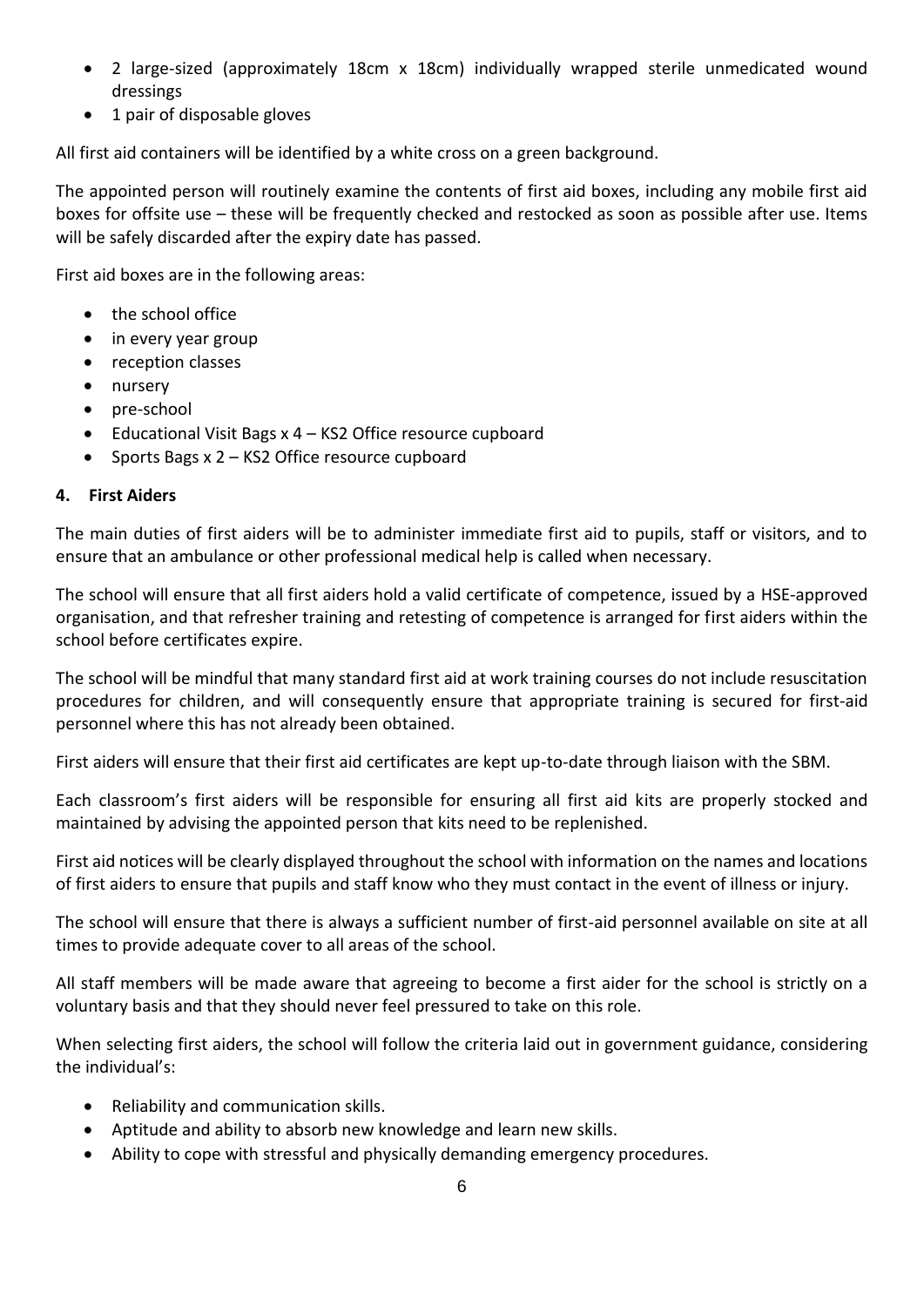• Normal duties – a first aider must be able to leave to go immediately to an emergency.

The current first aid appointed person(s) are listed in Appendix A.

## **5. Automated External Defibrillators (AEDs)**

The school has an AED which is located outside the school office in the KS2 Building.

All staff members will be made aware of the AED's location. Information regarding the storage and use of AEDs is contained within the school's emergency procedures outlined in Section 6 of this policy.

No training will be needed to use the AED, as voice and/or visual prompts guide the rescuer through the entire process from when the device is first switched on or opened. However, a general awareness briefing session, to promote the use of AEDs, will be provided to staff on an annual basis, and usually during the first PD day of the academic year.

Staff members will be trained in cardiopulmonary resuscitation (CPR), as this is an essential part of first-aid and AED use.

The emergency services will always be called where an AED is used or requires using.

Where possible, AEDs will be used in paediatric mode or with paediatric pads for pupils under the age of eight.

Maintenance checks will be undertaken on the AED on a termly basis by the School Business Manager, who will also keep an up-to-date record of all checks and maintenance work.

#### **6. Emergency Procedures**

If an incident, illness or injury occurs, the member of staff in charge will assess the situation and decide on the appropriate course of action, which may involve calling for an ambulance immediately or calling for a first aider.

If called, a first aider will assess the situation and take charge of first aider administration. If the first aider does not consider that they can adequately deal with the presenting condition by the administration of first aid, then they will arrange for the injured person to access appropriate medical treatment without delay.

Where an initial assessment by the first aider indicates a moderate to serious injury has been sustained, or the individual has become seriously unwell, a responding staff member will call 999 immediately.

Where necessary, a trained staff member will administer emergency help and first aid to all injured persons. The purpose of this is to keep the victim alive and, if possible, comfortable, before professional medical help arrives. In some situations, immediate action can prevent the accident from becoming increasingly serious, or from involving more victims.

Where the seriously injured or unwell individual is a pupil, the following process will be followed:

- A responding staff member calls 999 immediately and follows the instructions of the operator this may include the administering of emergency first aid.
- Where an ambulance is required, a staff member accompanies the pupil in the ambulance and calls the pupil's parent as soon as possible to inform them of the course of action taken. The staff member remains with the pupil at the hospital until a parent arrives.
- Where an ambulance is not required, but medical attention is needed, the pupil is taken to a hospital or doctor in a staff car, accompanied by at least **two** staff members – one of whom to drive the car,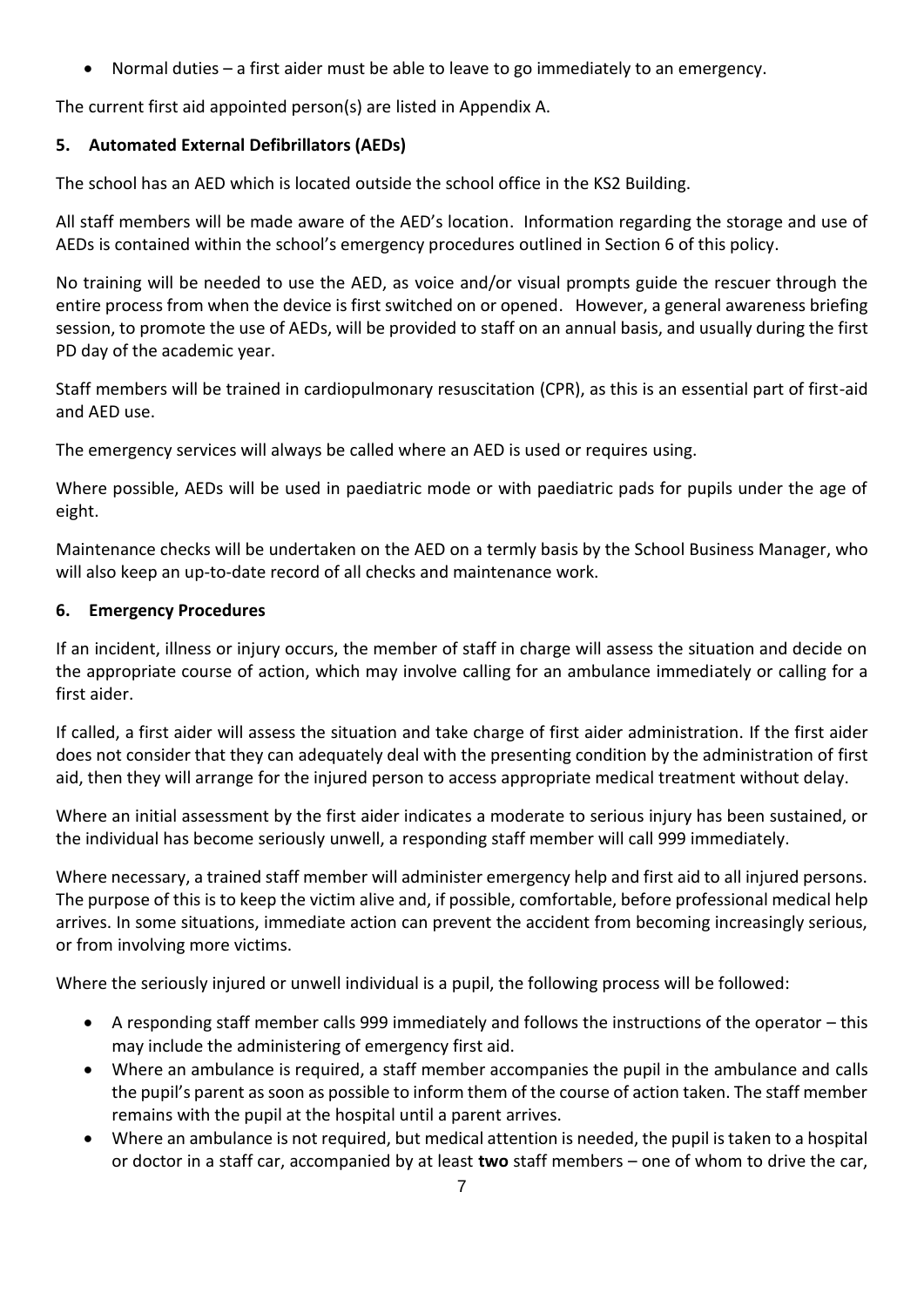and one of whom, a first aider, to sit with the pupil in the back seat and attend to their medical needs. The pupil's parent is called as soon as possible to inform them that this course of action has been taken, and at least one of the staff members remains with the pupil at the hospital or doctor's office until a parent arrives.

- The school will ensure that no further injury can result from any incidents that occur, either by making the scene of the incident safe, or (if they are fit to be moved) by removing injured persons from the scene.
- Responding staff members will see to any pupils who may have witnessed the incident or its aftermath and who may be worried or traumatised, despite not being directly involved. These pupils will be escorted from the scene of the incident and comforted. Younger or more vulnerable pupils may need parental support to be called immediately.

Once the above action has been taken, details of the incident will be reported promptly to:

- The headteacher.
- The parents of the injured person(s).

#### **7. Reporting Accidents and Record Keeping**

In the event of incident or injury to a pupil, a parent will be informed as soon as practicable. In the event of a serious injury or an incident requiring emergency medical treatment, the pupil's class teacher will telephone the pupil's parents as soon as possible. Parents will be informed in writing of any injury to the head, whether minor or major, and be given guidance on the action to take if symptoms develop.

Emergency contacts are available to all staff via the school's Management Information System.

The appointed person will ensure that records are kept of any injuries, accidents or illnesses, as well as any first aid treatment that is given – this will include:

- The date, time and place of the incident.
- The name and class of the injured or ill person.
- Details of the injury or illness and what first aid was given.
- What happened to the person immediately afterwards, e.g. whether they were sent home or went back to class.
- Name and signature of the first aider or person dealing with the incident.

The headteacher will ensure that any injury or accident that must be reported to the HSE or LA under RIDDOR obligations is reported in a timely and detailed manner.

All records will be filed and stored in line with the Record Management Policy.

#### **8. Offsite Visits and Events**

Before undertaking any offsite visits or events, the teacher organising the trip or event will assess the level of first aid provision required by undertaking a suitable and sufficient risk assessment of the visit or event and the persons involved.

#### **9. Storage of Medication**

Medicines will be stored securely and appropriately in accordance with individual product instructions, save where individual pupils have been given responsibility for keeping such equipment with them. Medicines will be stored in the original container in which they were dispensed, together with the prescriber's